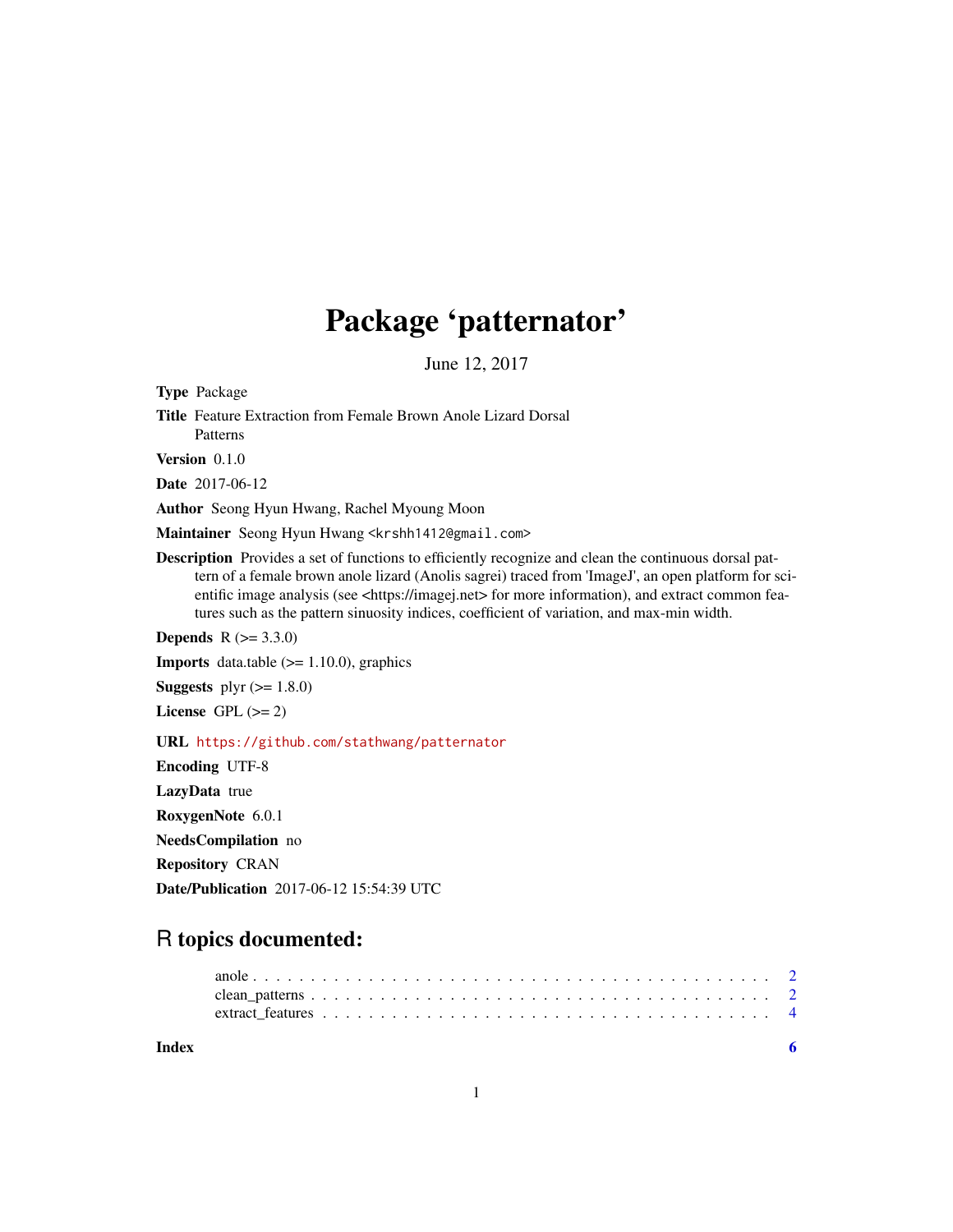#### <span id="page-1-0"></span>Description

A sample dorsal pattern pixel image of a female brown anole lizard traced from the ImageJ software.

#### Usage

anole

### Format

A data.table with 1675 rows and 2 variables:

- x x-coordinate of a pixel
- y y-coordinate of a pixel

#### References

Moon and Kamath (2016), Examining the Ecological, Morphological, and Behavioral Correlates of Dorsal Pattern Variations in Female Brown Anole Lizards (*Anolis sagrei*).

| clean_patterns | Automatically recognize, clean and label the pixels of a dorsal pattern |
|----------------|-------------------------------------------------------------------------|
|                | <i>image traced from ImageJ</i>                                         |

#### Description

The function clean\_patterns implements a k-means clustering-based automatic cleaning of the continuous dorsal pattern of a female brown anole lizard traced from the ImageJ software.

#### Usage

```
clean_patterns(data, kmeans = TRUE, seed = 123, outliers = TRUE)
```
#### Arguments

| data     | a data.table or data.frame: an input data should have two columns x and y in<br>that order, indicating the x-coordinates and the y-coordinates, respectively. The<br>columns should be of type "numeric". |
|----------|-----------------------------------------------------------------------------------------------------------------------------------------------------------------------------------------------------------|
| kmeans   | logical, whether to use k-means clustering to eliminate a reference pixel, if any.<br>Defaults to TRUE. See the details below.                                                                            |
| seed     | a single value, interpreted as an integer with the default set to 123.                                                                                                                                    |
| outliers | logical, whether to eliminate potential outliers in the x-coordinate even after<br>removing the 1cm reference line with k-means clustering. Defaults to TRUE.                                             |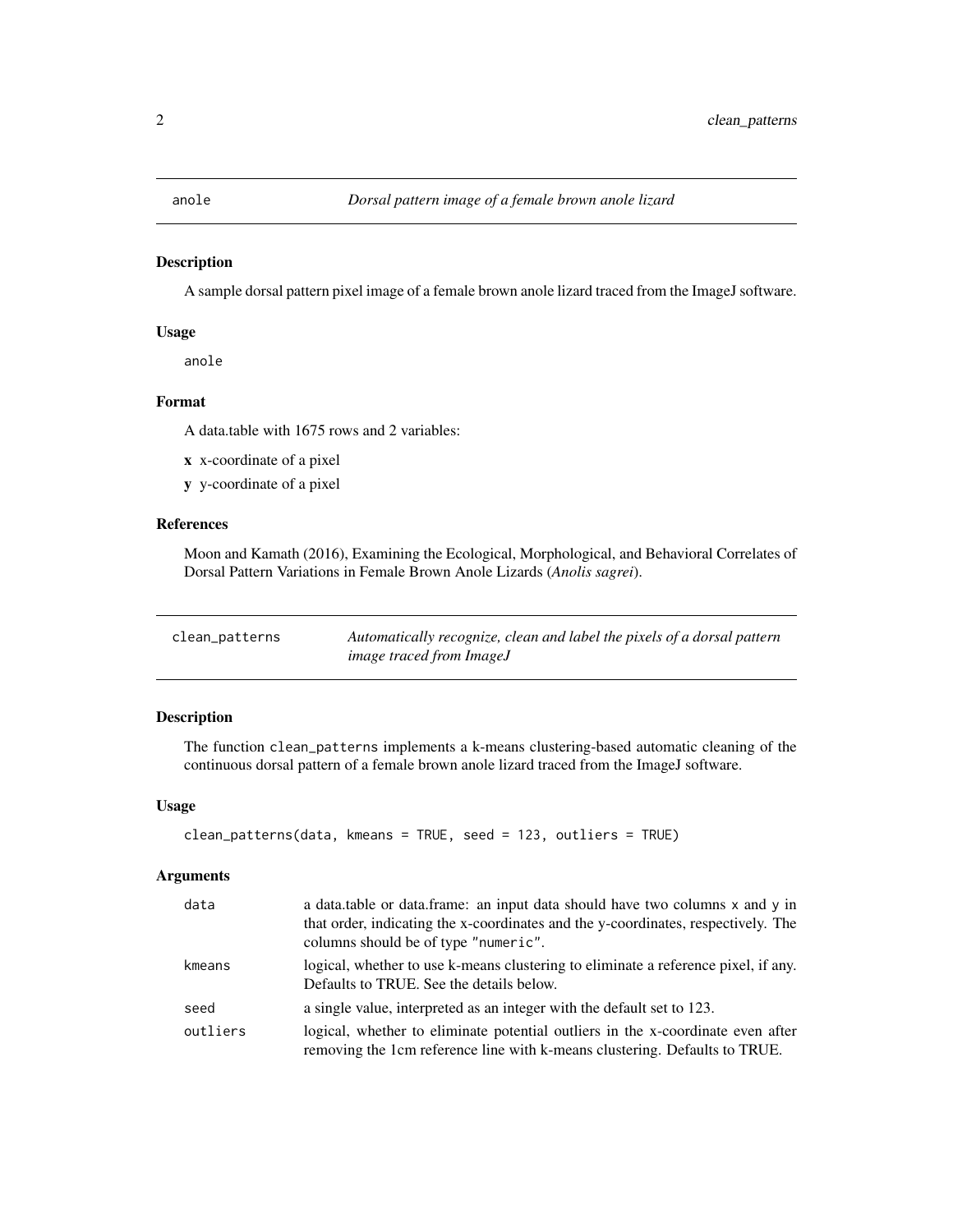### clean\_patterns 3

#### Details

clean\_patterns implements a k-means clustering-based automatic cleaning of the continuous dorsal pattern of a female brown anole lizard, *Anolis sagrei*, traced from ImageJ, an open source image processing program designed for scientific multidimensional images. The function efficiently

- eliminates the 1cm reference pixel and possible outliers in the x direction,
- randomly chooses a mid-dorsal axis if there exist more than one,
- chooses the largest x-coordinate if multiple x-coordinates are given per y-coordinate,
- manages left or right dorsal pattern that heavily crosses over the mid-dorsal axis by first removing the mid-dorsal axis and then regrouping left and right pattern,
- removes pixels through which left or right pattern crosses over since empirically it has little impact on the values of the extracted features, see extract\_features function,
- handles left or right dorsal pattern broken with a gap

#### Value

Returns a data.table object with the following three columns:

x, y the xy-coordinate of a pixel; type "numeric"

loc the location label of a pixel, one of LEFT, RIGHT, MID; type "character"

#### Author(s)

Seong Hyun Hwang, Rachel Myoung Moon

#### Examples

```
# load the sample dorsal pattern image
data(anole)
```
# plot of the pattern shows it contains the reference pixel plot(anole\$x, anole\$y)

```
# remove the reference pixel, possible outliers and ambiguities
cleaned <- clean_patterns(anole)
```
# check the plot again plot(cleaned\$x, cleaned\$y)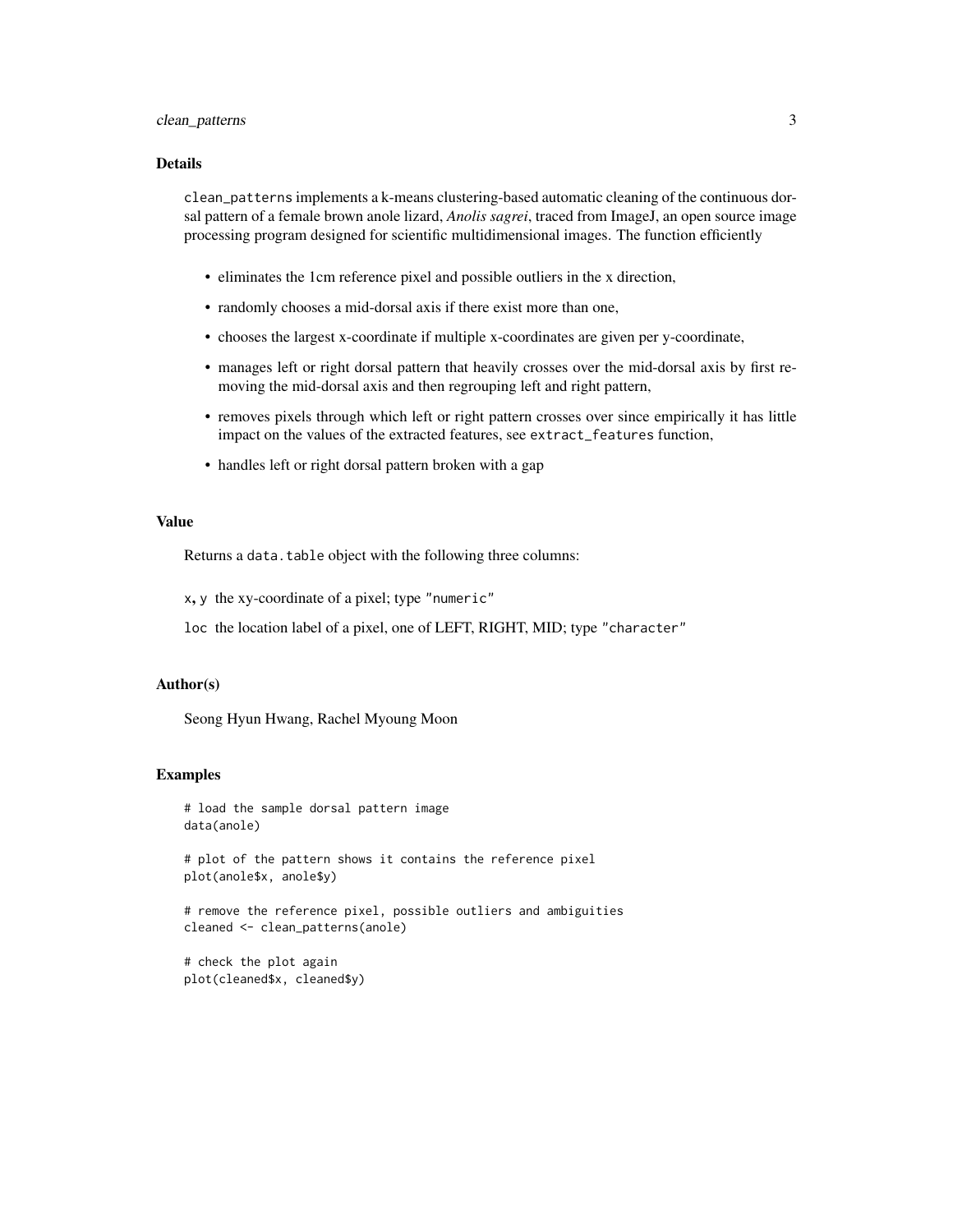<span id="page-3-0"></span>extract\_features *Extract quantitative features from the continuous dorsal pattern of a female brown anole lizard*

#### Description

The function extract\_features efficiently extracts various features such as the pattern sinuosity indices, coefficient of variation, and max-min width from the output of clean\_patterns.

#### Usage

extract\_features(data)

#### Arguments

data a data.table or data.frame object with three columns x, y, and loc in that order, indicating the x-coordinate, the y-coordinate, and the location of a pixel (LEFT, RIGHT, or MID), respectively, preferably from an output of clean\_patterns. The xy-coordinates should be of type "numeric", whereas the location should be of type "character" and capitalized.

#### Details

extract\_features efficiently extracts common features from the continuous dorsal pattern of a female brown anole lizard, *Anolis sagrei*, such as the pattern sinuosity indices, coefficient of variation, and max-min width. The input data should either be a data.table or data.frame object with the columns indicating the xy-coordinates and the location of the pixels.

#### Value

Returns a data.table object with the following columns:

- lt\_psi, rt\_psi left/right pattern sinuosity index (PSI), computed as lt\_len / md\_len and rt\_len / md\_len, respectively
- av\_psi average pattern sinuosity index (PSI), (ls\_ind + rs\_ind) / 2
- lt\_pcv, rt\_pcv left/right pattern coefficient of variation (PCV), computed by dividing the standard deviation of the distance values between mid-dorsal axis and left/right pattern by the average distance.
- av\_pcv average pattern coefficient of variation  $(PCV)$ ,  $(lt_{pcv} + rt_{pcv})/2$
- max\_width, min\_width the maximum and the minimum width between the left and the right pattern
- av\_width average width between the left and the right pattern

pmm pattern max-min width (PMM), (max\_width - min\_width) / av\_width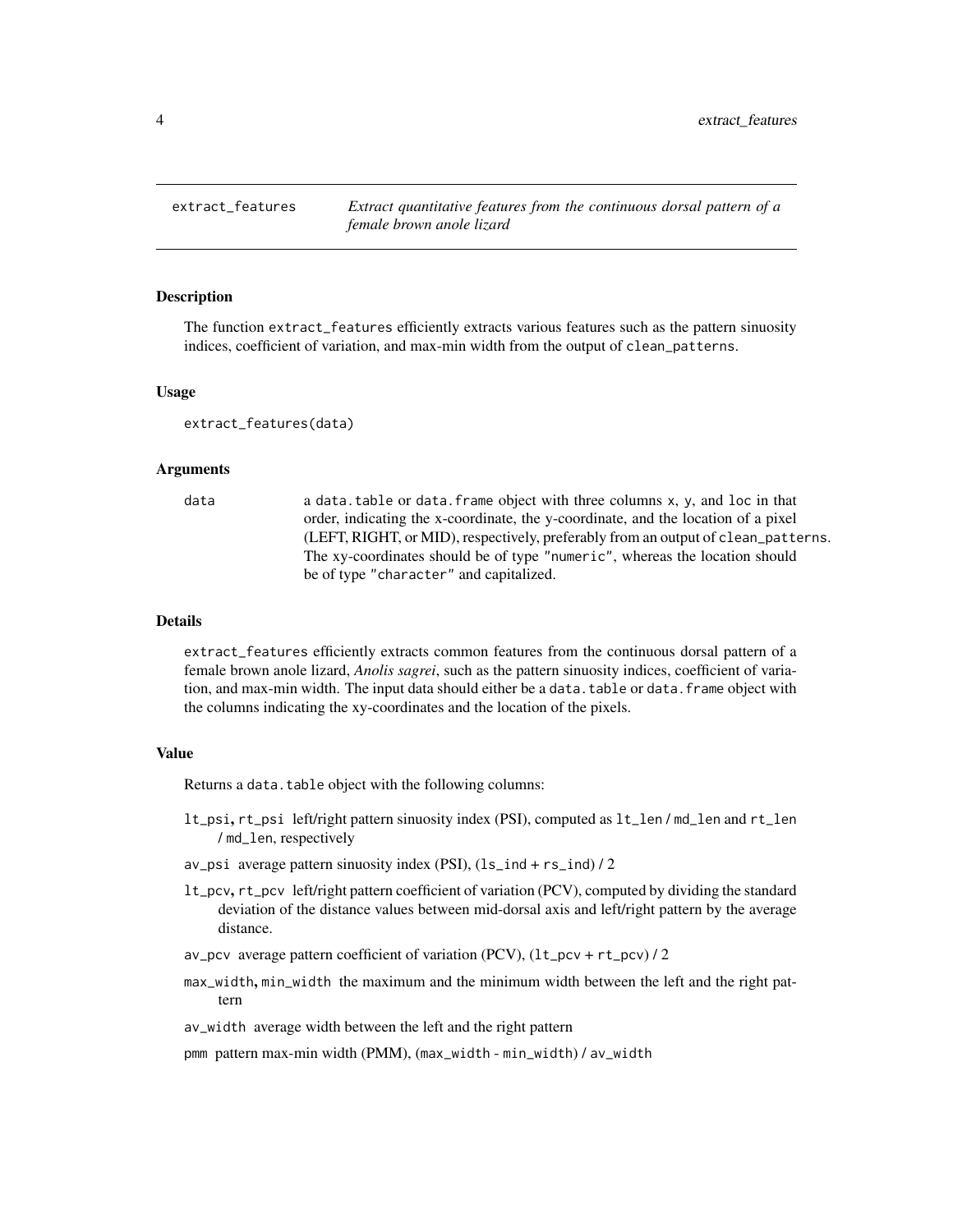- pasy pattern asymmetry index (PASY), computed by first subtracting the distance between middorsal axis and left pattern from the corresponding distance between mid-dorsal axis and right pattern and then taking the average of the resulting differences; the closer to zero it is, the more symmetric the dorsal pattern is on average
- lt\_len, rt\_len, md\_len the length (the count of pixels) of the left pattern, the right pattern, and the mid-dorsal axis, respectively

#### Author(s)

Seong Hyun Hwang, Rachel Myoung Moon

#### Examples

# load the sample dorsal pattern image data(anole)

# clean the dorsal pattern and extract quantitative features features <- extract\_features(clean\_patterns(anole))